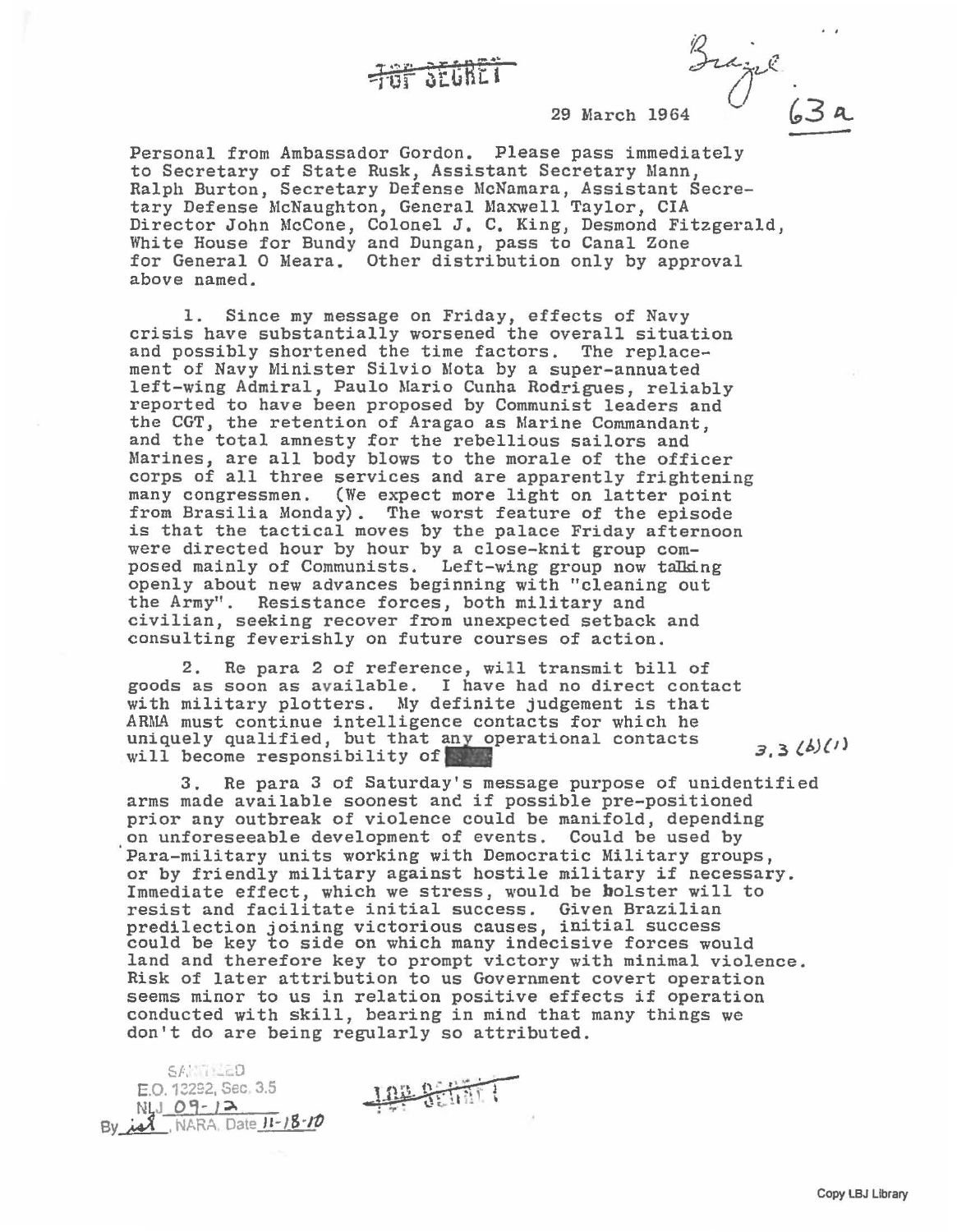-

4. Re paragraph 4 of Saturday's message, my purpose in paragraphs 14 and 18 of Friday's message was to make clear that in civil war type situation our ability show force promptly in response appeal from from politically recognized democratic side might be crucial determining factor in early victory that side. I well understand bow grave a decision is implied in this contingency commitment to overt military intervention here. But we must also weigh seriously the possible alternative, which I am not predicting but can envisage as real danger of defeat of democratic resistance and communization of Brasil. We did not intend naval operation to be covert, and overt maneuvers in South Atlantic could be healthy influence.

.3.3 *£b)lJ)*  5. Re para 5 of Saturday's message recent Arma **Justice of the second reports cover much of this ground. We will** continue studying and reporting regularly on these questions, especially possibility and consequences initiative of group of covernors without prior Congressional coverage.

6. Re para 6 of Saturday's message, I see no present point in foot-dragging on debt negotiations or hold action on AID loans, unless preceded by some clear indication of United States government concern with basic problem of Brasilian political regime. No one expects action on debts until a month hence anyway. In case of AID projects of direct interest to clearly democratic elements, such as Cemat, we believe approvals and announcements should continue. We shall evaluate each case as it arises in light of political effects<br>at the time. If we later reach point of wanting to suspend aid publicly, which would be especially dramatic if wheat included, more appropriate time would be in response more obvious political developments than have yet occurred and which would probably include direct attacks on our economic interests. On this subject I await eagerly your April 1 advice on coffee penalties.

7. What is needed now is a sufficiently clear indication of United States government concern to reassure the large numbers of democrats in Brazil that we are not indifferent to the danger of a Communist revolution here, but couched in terms that cannot be openly rejected by Goulart as undue intervention. I am cancelling my trip programmed to Alagoas and Bahia Monday through Wednesday, sending Kubish to represent me, and this cancellation will convey some measure of concern. Our discreet,

**707 SECRFT-**